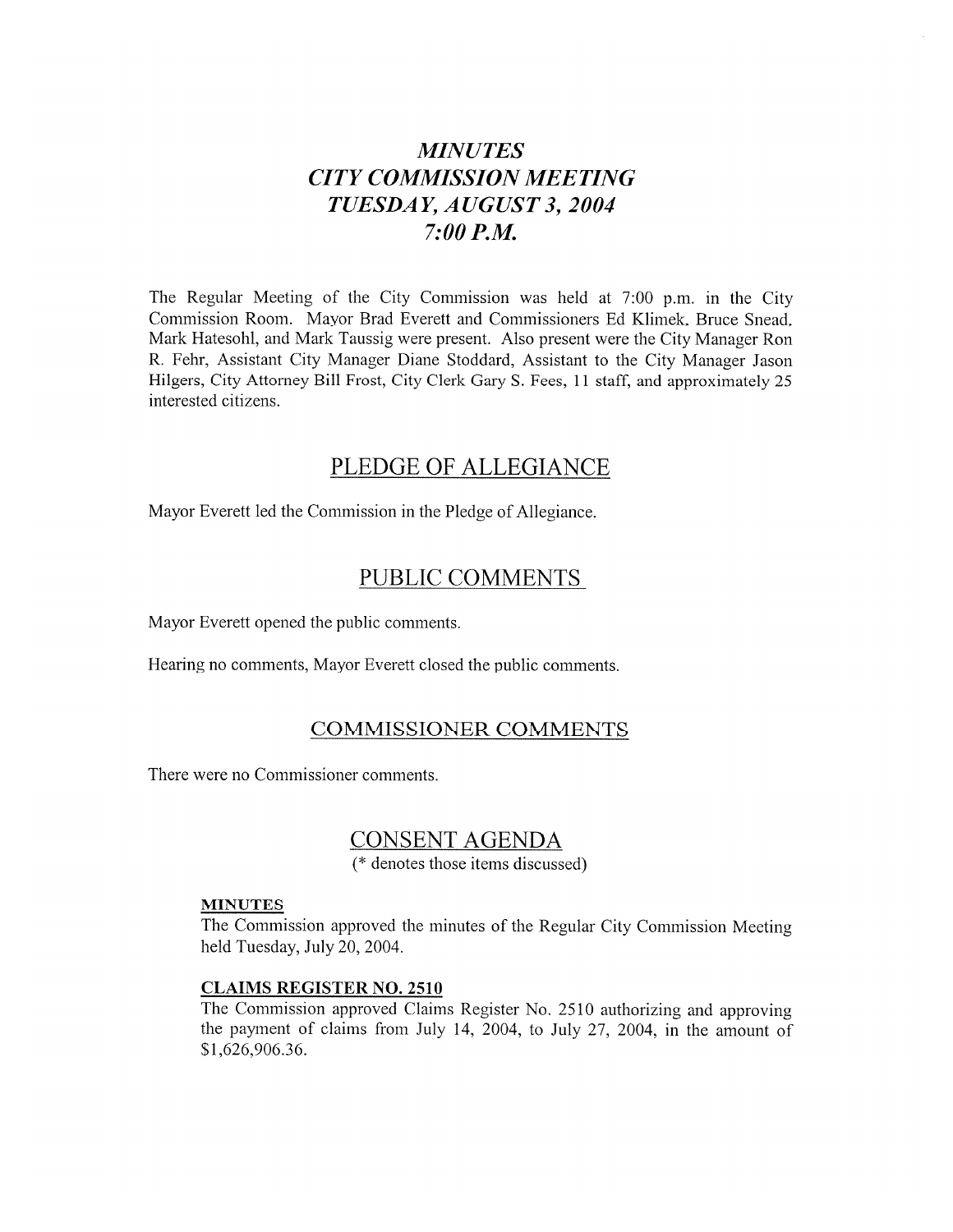Minutes City Commission Meeting **August 3,** 2004 Page *2* 

# CONSENT AGENDA *(CONTINUED)*

#### **BOARD APPOINTMENTS**

The Commission approved appointments by Mayor Everett to various boards and committees of the City.

*Jomt Corrections Advisorv Board* 

Re-appointment of Phyl Yau, 1831 Plymouth Road, to a two-year Adult term and a three-year Juvenile term. Mr. Yau's terms begin immediately and will expire June 30,2006, and June 30,2007, respectively.

Re-appointment of Linda Teener, 1221 Thurston Street, to a two-year Adult term and a three-year Juvenile term. Ms. Teener's terms begin immediately and will expire June 30, 2006, and June 30, 2007, respectively.

#### **LICENSE - CEREAL MALT BEVERAGE**

The Commission approved the Cereal Malt Beverage application for Leo's Hillside Cafe, 2307 Stagg Hill Road.

#### **FINAL PLAT** - **TTAC ADDITION**

The Commission accepted the easements and rights-of-way, as shown on the Final Plat of TTAC Addition, located generally east of the intersection of Leavenworth Street and the Tuttle Creek Boulevard Frontage Road, based on conformance with the Manhattan Urban Area Subdivision Regulations.

### **ORDINANCE NO. 6423** - **REMOVE PARKINGIESTABLISH TOW ZONES**  - **GAME DAY PARKING**

The Commission approved Ordinance No. 6423 authorizing the removal of parking on one side of the street and establishment of tow zones along Hobbs Drive, Vaughn Drive, Cassell Road, Ranser Road, Kenmar Drive, Winne Drive, Parkway Drive, Sunny Circle, and Meade Circle on home football game days.

### **RESOLUTION NO. 080304-A** - **ESTABLISH** - **SISTER CITY ADVISORY COMMITTEE**

The Commission approved Resolution 080304-A establishing a Sister City Advisory Committee for the City of Manhattan.

#### **RESOLUTION NO. 080304-B** - **CONVEYANCE OF LAND** - **STONEYBROOK ASSISTED LIVING FACILITY, INC.**

The Commission approved Resolution No. 080304-B authorizing the sale and conveyance of certain land by the City of Manhattan, Kansas, to Stoneybrook Assisted Living Facility, Inc., successor to Midwest Health Services, Inc.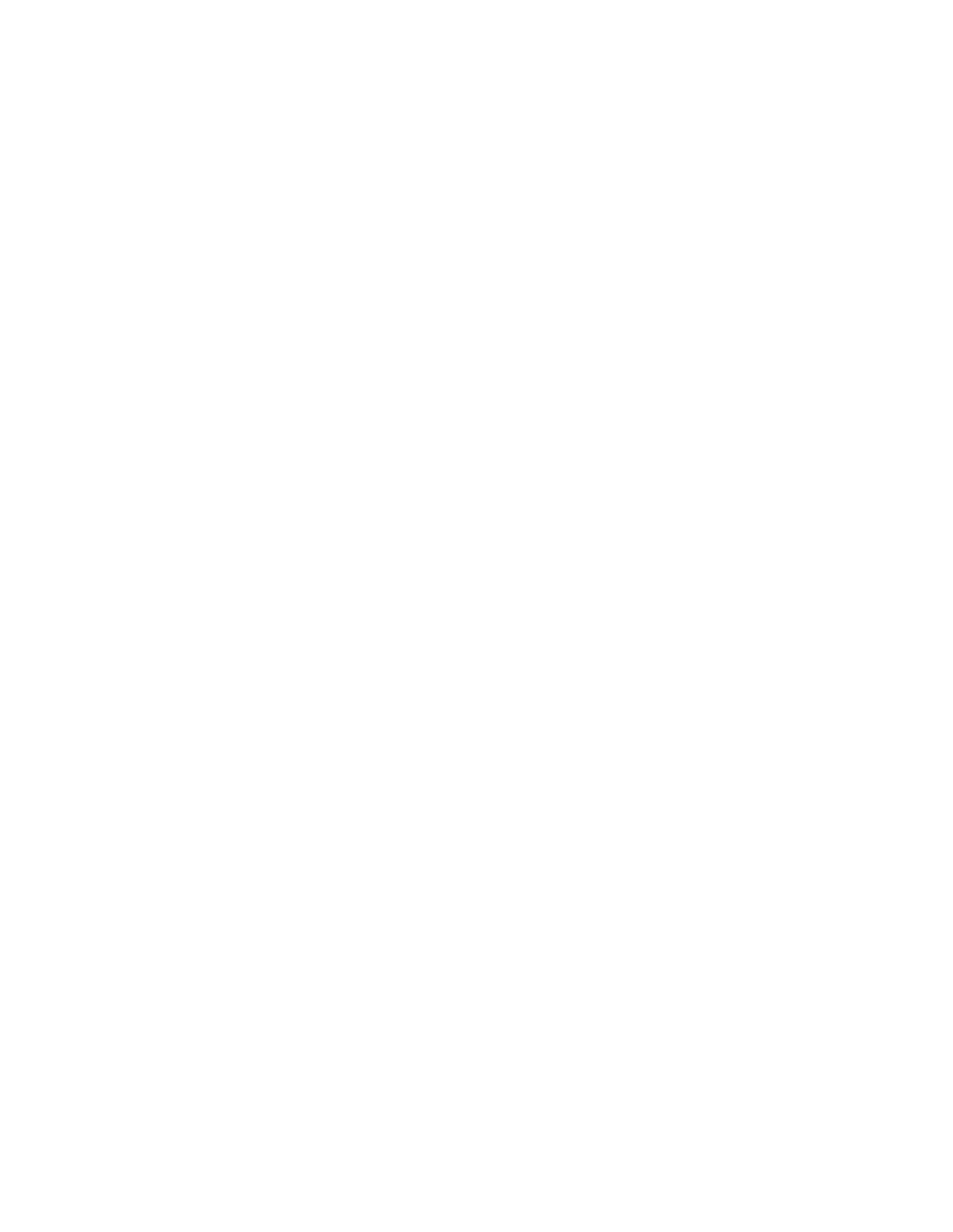### CONSENT AGENDA *(CONTINUEID)*

After discussion, Commissioner Hatesohl moved to approve the consent agenda. Commissioner Taussig seconded the motion. On a roll call votc, motion carricd 5-0, with the following exceptions: Item F-Game Day Parking, carried 3-2 with Mayor Everett and Commissioner Snead voting against the item; Item G-Establishing a Sister City Advisory Committee, carried 4-1 with Mayor Everett voting against the item; and Item K-Leasehold Mortgage with JSG Properties, LLC and Kansas State Bank, carried 4-0 with Commissioner Klimek not participating on the item.

# **GENERAL** AGENDA

### **PUBLIC HEARING** - **PROPOSED 2005 CITY BUDGET** - **AMENDED 2004 BUDGET**

Ron Fehr, City Manager, provided an overview of the 2005 Budget.

Bernie Hayen, Director of Finance, presented the 2005 Budget revenues, expenditures, and highlights. He then answered questions from the Commission.

Ron Fehr, City Manager, answered questions from the Commission.

Mayor Everett opened the public hearing.

Bill Yanek, Director of Governmental Relations, BRL Coalition, voiced concern with the proposed creation of a Utility Reserve Fund.

Hearing no further comments, Mayor Everett closed the public hearing.

Bernie Hayen, Director of Finance, provided clarification on the item and answered questions from the Commission.

Jai Johnson, Director, Manlmttan Housing Authority, explained the program that is to be funded by the Social Services Advisory Board and answered questions from the Commission.

Bill Muir, representing, Kansas State University and the City/University Fund, updated the Commission on the Safe Ride program and answered questions from the Commission.

Ron Fehr, City Manager, provided clarification on the item and answered questions from the Commission.